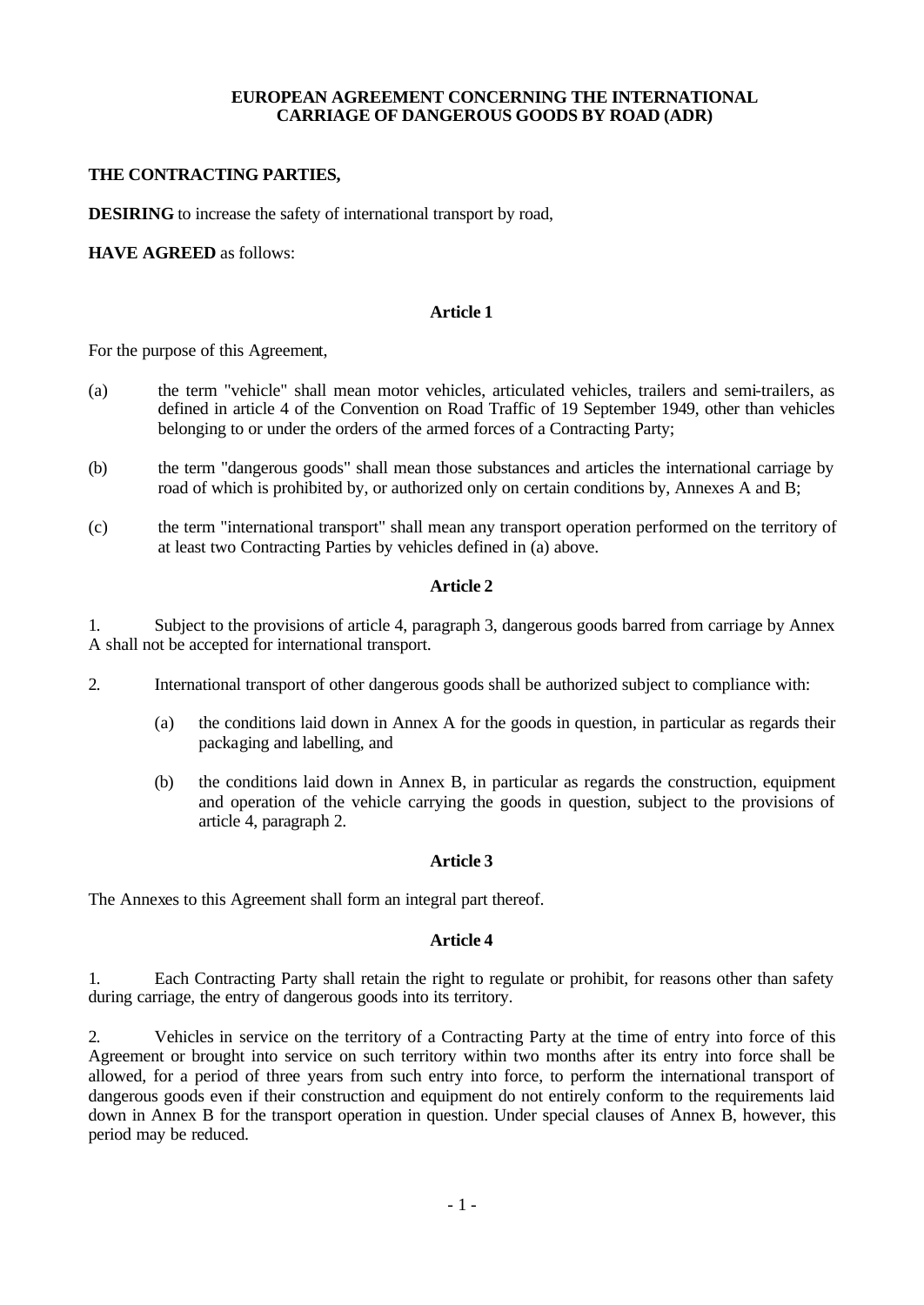3. The Contracting Parties shall retain the right to arrange, by special bilateral or multilateral agreements, that certain of the dangerous goods which under this Agreement are barred from all international transport may, subject to certain conditions, be accepted for international transport on their territories, or that dangerous goods which under this Agreement are acceptable for international transport only on specified conditions may be accepted for international transport on their territories under conditions less stringent than those laid down in the Annexes to this Agreement. The special bilateral or multilateral agreements referred to in this paragraph shall be communicated to the Secretary-General of the United Nations, who shall communicate them to the Contracting Parties which are not signatories to the said agreements.

## **Article 5**

The transport operations to which this Agreement applies shall remain subject to national or international regulations applicable in general to road traffic, international road transport and international trade.

### **Article 6**

1. Countries members of the Economic Commission for Europe and countries admitted to the Commission in a consultative capacity under paragraph 8 of the Commission's terms of reference may become Contracting Parties to this Agreement.

- (a) by signing it;
- (b) by ratifying it after signing it subject to ratification;
- (c) by acceding to it.

2. Such countries as may participate in certain activities of the Economic Commission for Europe in accordance with paragraph 11 of the Commission's terms of reference may become Contracting Parties to this Agreement by acceding to it after its entry into force.

3. The Agreement shall be open for signature until 15 December 1957. Thereafter, it shall be open for accession.

4. Ratification or accession shall be effected by the depositing of an instrument with the Secretary-General of the United Nations.

### **Article 7**

1. This agreement shall enter into force one month after the date on which the number of countries mentioned in article 6, paragraph 1, which have signed it without reservation of ratification or have deposited their instruments of ratification or accession has reached a total of five. However, the Annexes thereto shall not apply until six months after the entry into force of the Agreement itself.

2. For any country ratifying or acceding to this Agreement after five of the countries referred to in article 6, paragraph 1, have signed it without reservation of ratification or have deposited their instruments of ratification or accession, this Agreement shall enter into force one month after the said country has deposited its instrument of ratification or accession and the Annexes thereto shall apply for the said country either on the same date, if they are already in force by that date, or, if they are not in force by that date, on the date on which they apply under the provisions of paragraph 1 of this article.

### **Article 8**

1. Any contracting Party may denounce this Agreement by so notifying the Secretary-General of the United Nations.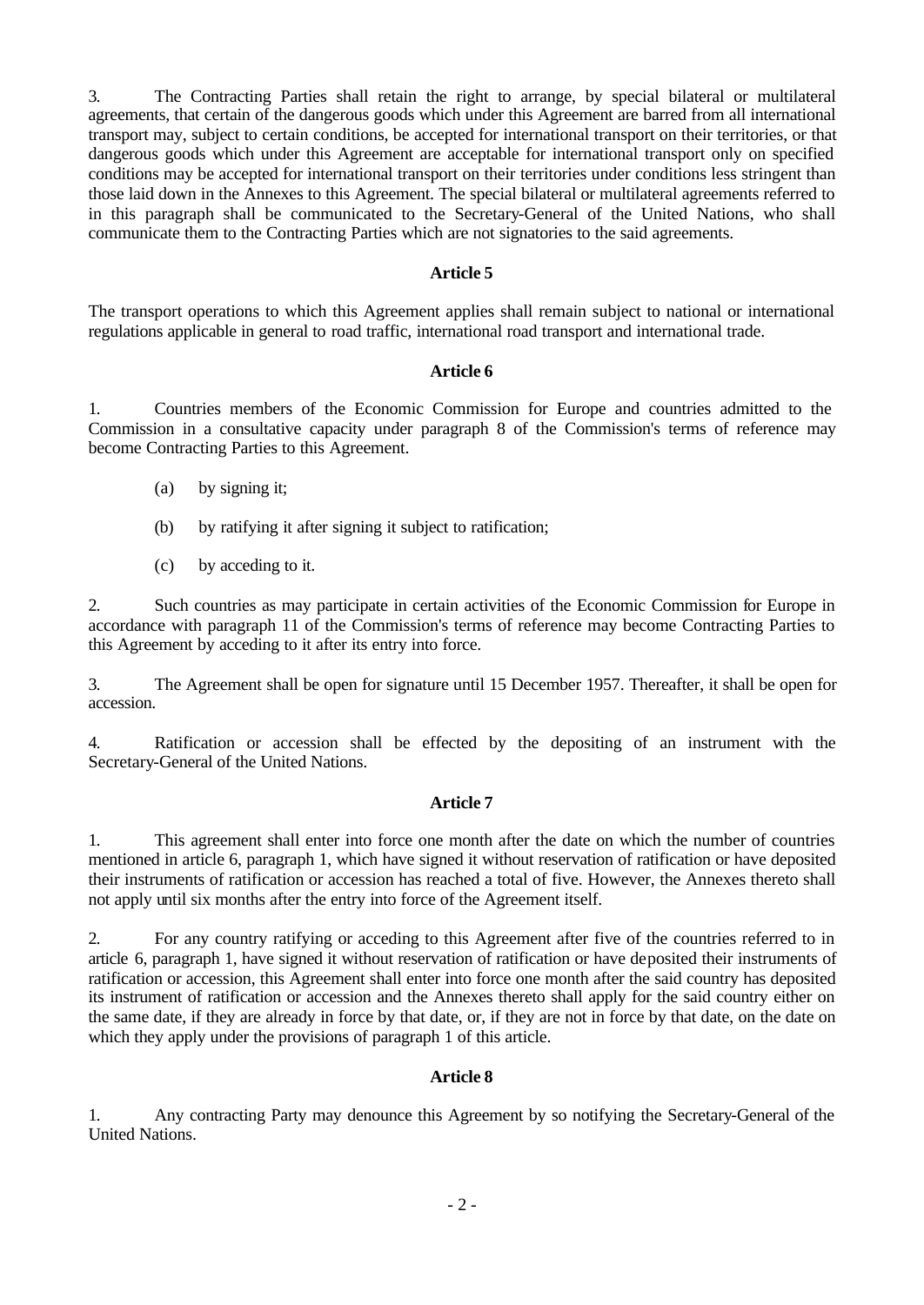2. Denunciation shall take effect twelve months after the date of receipt by the Secretary-General of the notification of denunciation.

## **Article 9**

1. This Agreement shall cease to have effect if, after its entry into force, the number of Contracting Parties is less than five during twelve consecutive months.

2. In the event of the conclusion of a worldwide agreement for the regulation of the transport of dangerous goods, any provision of this Agreement which is contrary to any provision of the said worldwide agreement shall, from the date on which the latter enters into force, automatically cease to apply to relations between the Parties to this Agreement which become parties to the worldwide agreement, and shall automatically be replaced by the relevant provision of the said worldwide agreement.

## **Article 10**

1. Any country may, at the time of signing this Agreement without reservation of ratification or of depositing its instrument of ratification or accession or at any time thereafter, declare by notification addressed to the Secretary-General of the United Nations that this Agreement shall extend to all or any of the territories for the international relations of which it is responsible. The Agreement and the annexes thereto shall extend to the territory or territories named in the notification one month after it is received by the Secretary-General.

2. Any country which has made a declaration under paragraph 1 of this article extending this Agreement to any territory for whose international relations it is responsible may denounce the Agreement separately in respect of the said territory in accordance with the provisions of article 8.

# **Article 11**

1. Any dispute between two or more Contracting Parties concerning the interpretation or application of this Agreement shall so far as possible be settled by negotiation between them.

2. Any dispute which is not settled by negotiation shall be submitted to arbitration if any one of the Contracting Parties in dispute so requests and shall be referred accordingly to one or more arbitrators selected by agreement between the Parties in dispute. If within three months from the date of the request for arbitration the Parties in dispute are unable to agree on the sele ction of an arbitrator or arbitrators, any of those Parties may request the Secretary-General of the United Nations to nominate a single arbitrator to whom the dispute shall be referred for decision.

3. The decision of the arbitrator or arbitrators appointed under paragraph 2 of this article shall be binding on the Contracting Parties in dispute.

# **Article 12**

1. Each Contracting Party may, at the time of signing, ratifying, or acceding to, this Agreement, declare that it does not consider itself bound by article 11. Other Contracting Parties shall not be bound by article 11 in respect of any Contracting Party which has entered such a reservation.

2. Any Contracting Party having entered a reservation as provided for in paragraph 1 of this article may at any time withdraw such reservation by notifying the Secretary-General of the United Nations.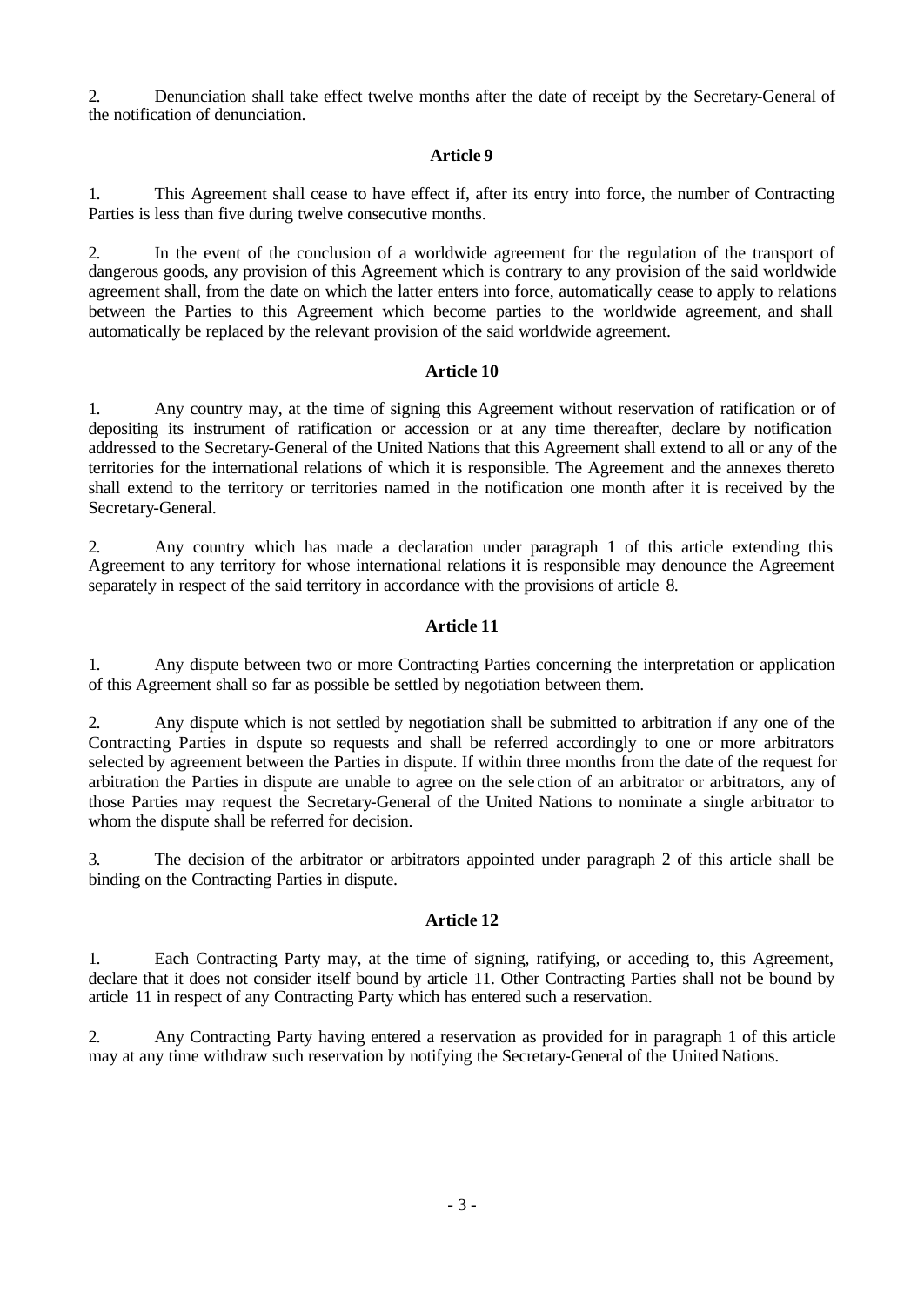## **Article 13**

1. After this Agreement has been in force for three years, any Contracting Party may, by notification to the Secretary-General of the United Nations, request that a conference be convened for the purpose of reviewing the text of the Agreement. The Secretary-General shall notify all Contracting Parties of the request and a review conference shall be convened by the Secretary-General if, within a period of four months following the date of notification by the Secretary-General, not less than one-fourth of the Contracting Parties notify him of their concurrence with the request.

2. If a conference is convened in accordance with paragraph 1 of this article, the Secretary-General shall notify all the Contracting Parties and invite them to submit within a period of three months such proposals as they may wish the Conference to consider. The Secretary-General shall circulate to all Contracting Parties the provisional agenda for the conference, together with the texts of such proposals, at least three months before the date on which the conference is to meet.

3. The Secretary-General shall invite to any conference convened in accordance with this article all countries referred to in article 6, paragraph 1, and countries which have become Contracting Parties under article 6, paragraph 2.

# **Article 14** \*

1. Independently of the revision procedure provided for in article 13, any Contracting Party may propose one or more amendments to the Annexes to this Agreement. To that end it shall transmit the text thereof to the Secretary-General of the United Nations. The Secretary-General may also propose amendments to the Annexes to this Agreement for the purpose of ensuring concordance between those Annexes and other international agreements concerning the carriage of dangerous goods.

2. The Secretary-General shall transmit any proposal made under paragraph 1 of this article to all Contracting Parties and inform thereof the other countries referred to in article 6, paragraph 1.

3. Any proposed amendment to the Annexes shall be deemed to be accepted unless, within three months from the date on which the Secretary-General circulates it, at least one-third of the Contracting Parties, or five of them if one-third exceeds that figure, have given the Secretary-General written notification of their objection to the proposed amendment. If the amendment is deemed to be accepted, it shall enter into force for all the Contracting Parties, on the expiry of a further period of three months, except in the following cases:

- (a) In cases where similar amendments have been or are likely to be made to the other international agreements referred to in paragraph 1 of this article, the amendment sha ll enter into force on the expiry of a period the duration of which shall be determined by the Secretary-General in such a way as to allow, wherever possible, the simultaneous entry into force of the amendment and those that have been made or are likely to be made to such other agreements; such period shall not, however, be of less than one month's duration;
- (b) The Contracting Party submitting the proposed amendment may specify in its proposal, for the purpose of entry into force of the amendment, should it be accepted, a period of more than three months' duration.

4. The Secretary-General shall, as soon as possible, notify all Contracting Parties and all the countries referred to in article 6, paragraph 1, of any objection which may be received from the Contracting Parties to a proposed amendment.

l

<sup>\*</sup> *The text of Article 14, paragraph 3 incorporates a modification which entered into force on 19 April 1985 in accordance with a Protocol transmitted to Contracting Parties under cover of Depositary Notification C.N.229.1975.TREATIES-8 of 18 September 1975.*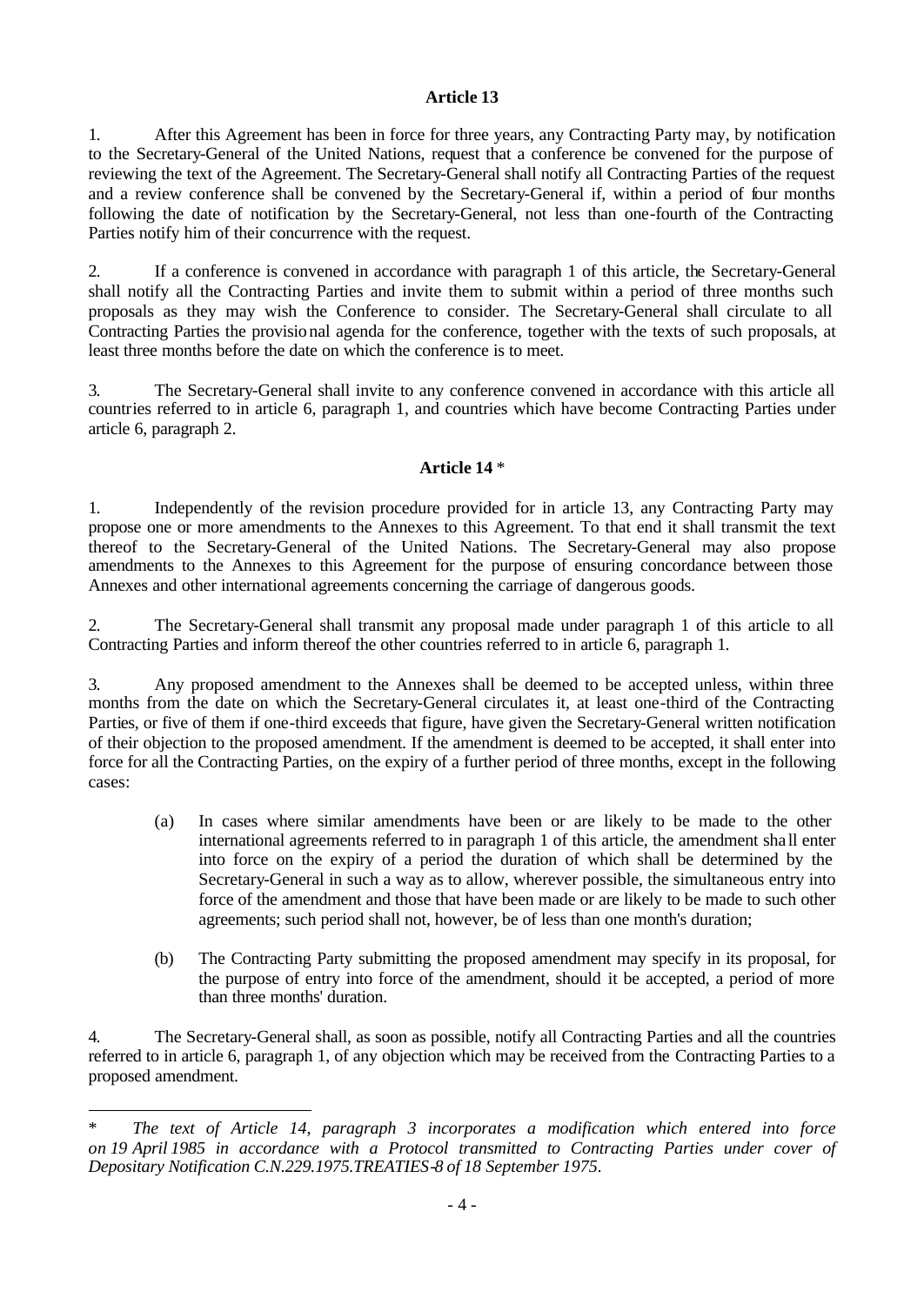5. If the proposed amendment to the Annexes is not deemed to be accepted, but if at least one Contracting Party other than the Contracting Party which proposed the amendment has given the Secretary-General written notification of its agreement to the proposal, a meeting of all the Contracting Parties and all the countries referred to in article 6, paragraph 1, shall be convened by the Secretary-General within three months after the expiry of the period of three months within which, under paragraph 3 of this article, notification must be given of objection to the amendment. The Secretary-General may also invite to such meeting representatives of:

- (a) intergovernmental organizations which are concerned with transport matters;
- (b) international non-governmental organizations whose activities are directly related to the transport of dangerous goods in the territories of the Contracting Parties.

6. Any amendment adopted by more than half the total number of Contracting Parties at a meeting convened in accordance with paragraph 5 of this article shall enter into force for all Contracting Parties in accordance with the procedure agreed at such meeting by the majority of the Contracting Parties attending it.

## **Article 15**

In addition to the notifications provided for in articles 13 and 14, the Secretary-General of the United Nations shall notify the countries referred to in article 6, paragraph 1, and the countries which have become Contracting Parties under article 6, paragraph 2, of

- (a) signatures, ratifications and accessions in accordance with article 6;
- (b) the dates on which this Agreement and the Annexes thereto enter into force in accordance with article 7;
- (c) denunciations in accordance with article 8;
- (d) the termination of the Agreement in accordance with article 9;
- (e) notifications and denunciations received in accordance with article 10;
- (f) declarations and notifications received in accordance with article 12, paragraphs 1 and 2;
- (g) the acceptance and date of entry into force of amendments in accordance with article 14, paragraphs 3 and 6.

### **Article 16**

1. The Protocol of Signature of this Agreement shall have the same force, effect and duration as the Agreement itself, of which it shall be considered to be an integral part.

2. No reservation to this Agreement, other than those entered in the Protocol of Signature and those made in accordance with article 12, shall be permitted.

### **Article 17**

After 15 December 1957, the original of this Agreement shall be deposited with the Secretary-General of the United Nations, who shall transmit certified true copies thereof to each of the countries referred to in article 6, paragraph 1.